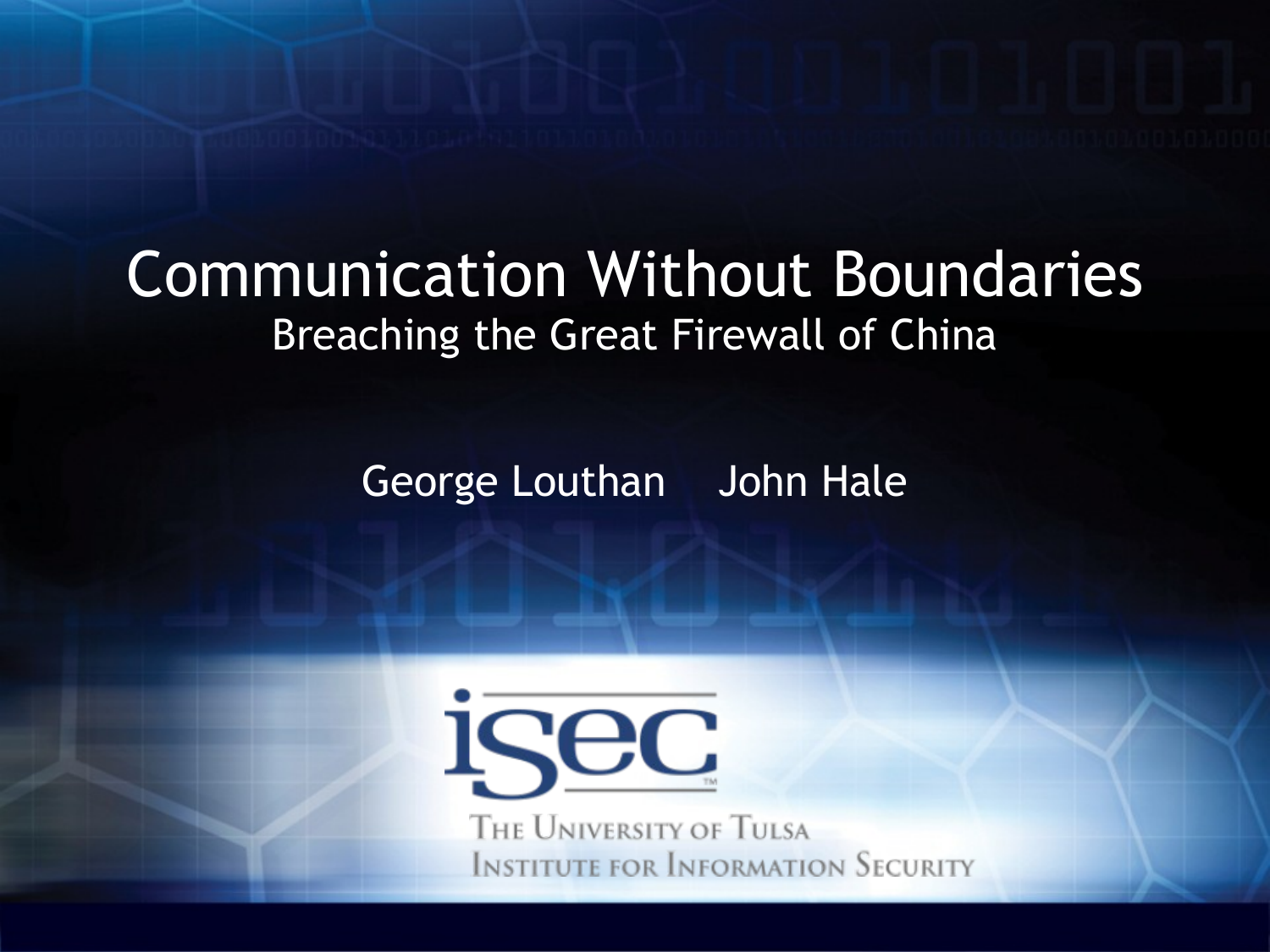## **Overview**

- About Internet in the People's Republic of China
- Overview of the Great FW of China
	- o What it does
	- o How it works
- Previous work in defeating it
	- o Shortcomings
- Proposal for new methods
- Call to action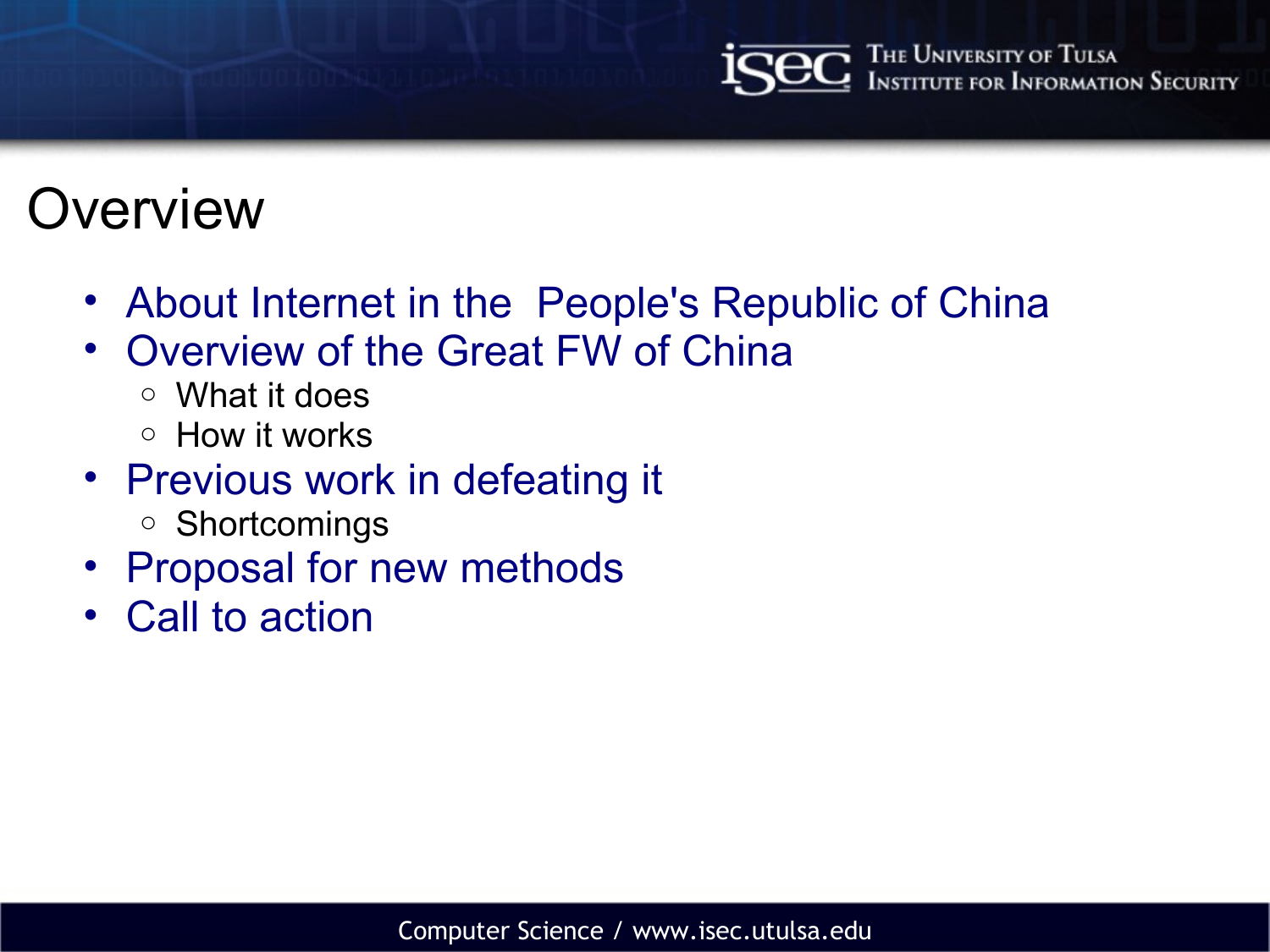The University of Tulsa<br>Institute for Information Security

## About the PRC

- 8.4% of the Chinese population is online o That's 137 million people.
- OpenNet Initiative's statistics:



Source: OpenNet Initiative, http://opennet.net/research/profiles/china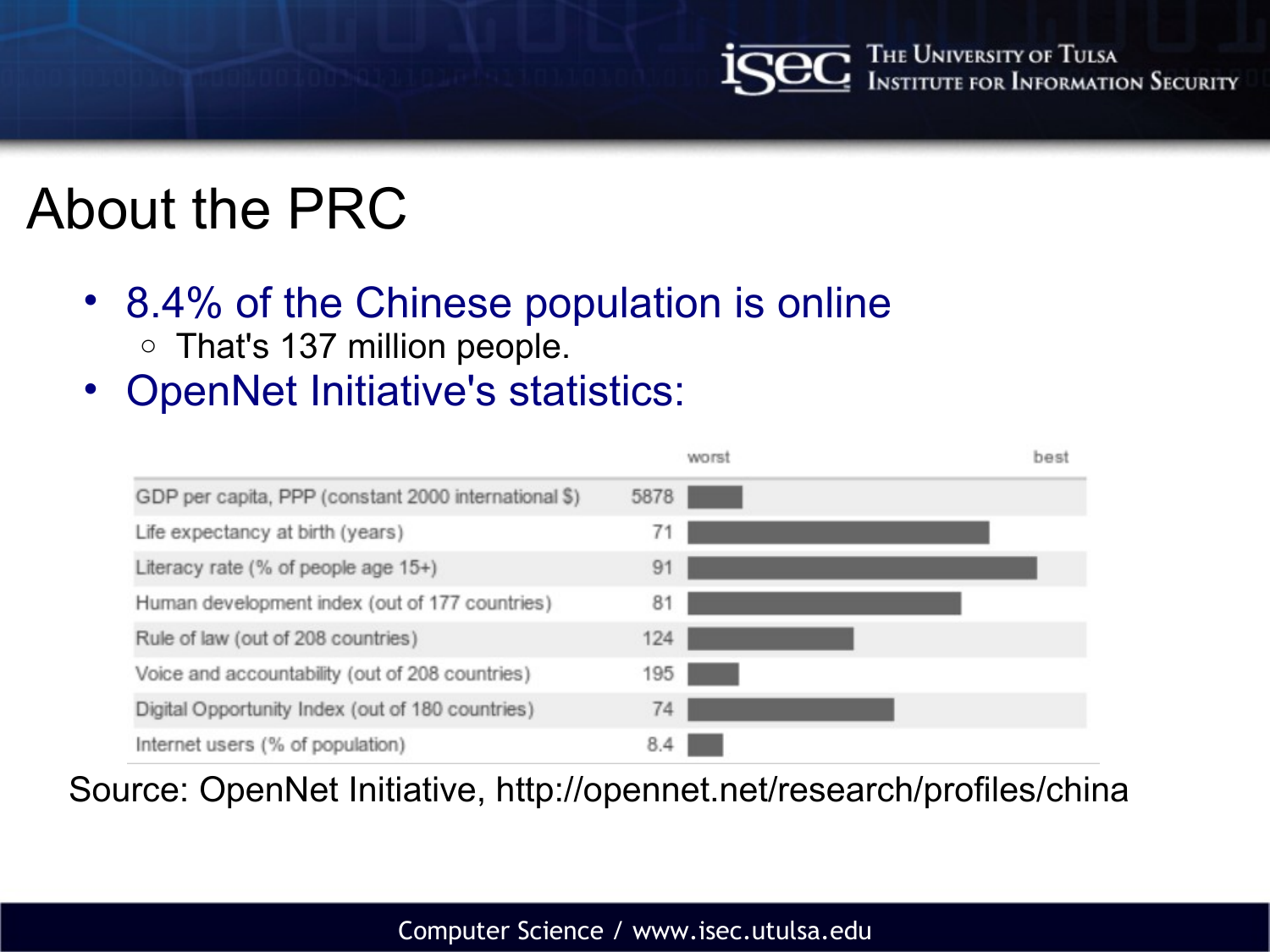The University of Tulsa<br>Institute for Information Security

#### The Great Firewall of China

- Officially *Golden Shield Project*
- Blocks "harmful" content
	- o Pornography
	- o Political sites
	- o Criminal activities
	- o Full list of prohibited content available at http://tinyurl.com/cwudp6

#### • Not really a firewall

- o More aptly, a set of technical controls working together to censor Chinese Internet traffic
- $\circ$  Includes some conventional firewall-like aspects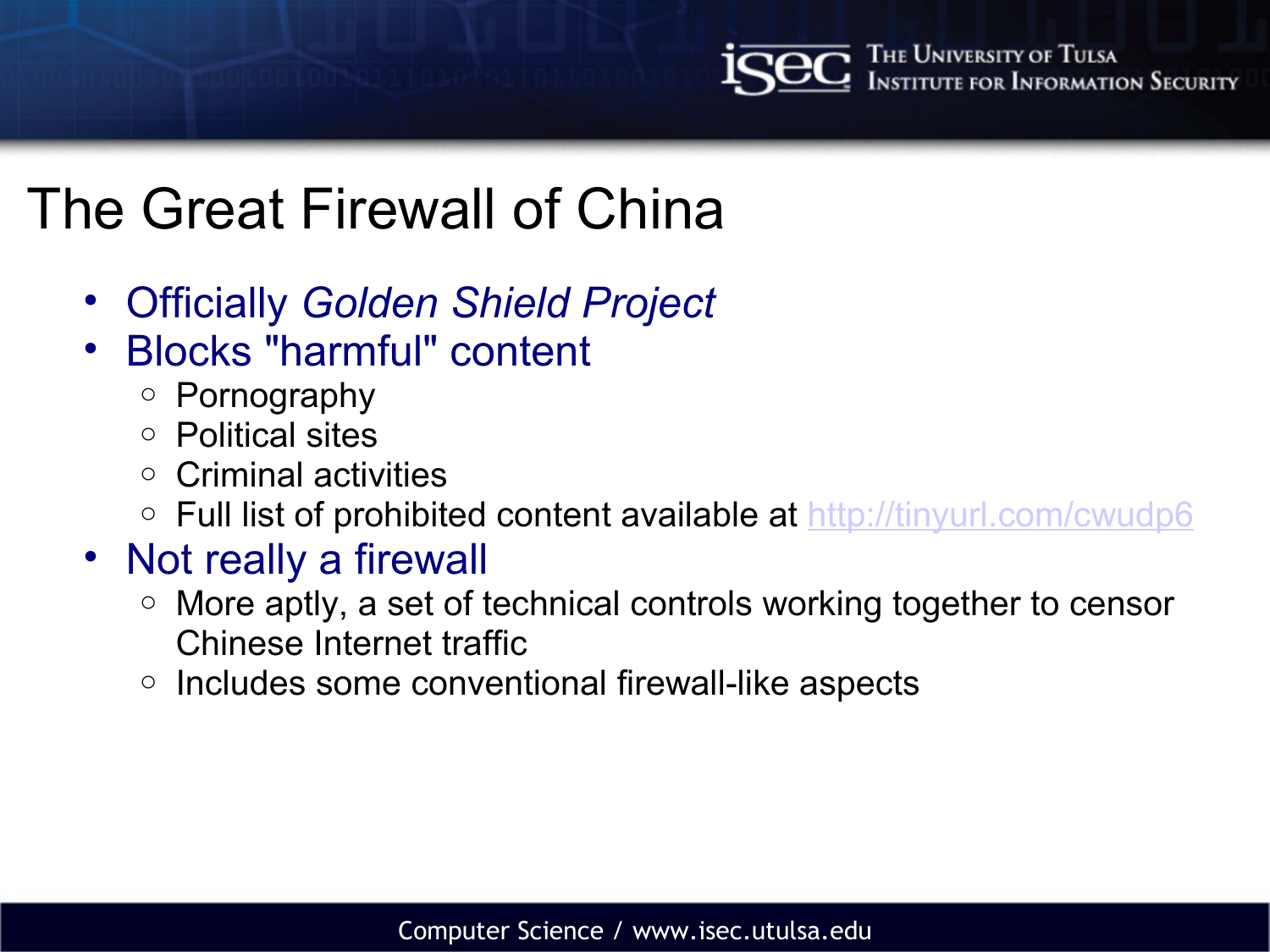# Chinese Methods for Censoring Traffic

- DNS hijacking
	- o Chinese DNS servers convert blacklisted URLs into incorrect IP addresses
- IP Address Blocking
	- o Access to some IP addresses is blocked outright
- Content Filtering (Primary topic of discussion)
	- o URL keywords
		- Connections may be broken when URLs containing certain keywords are detected
	- o Response keywords
		- **Same, but for actual content of web pages**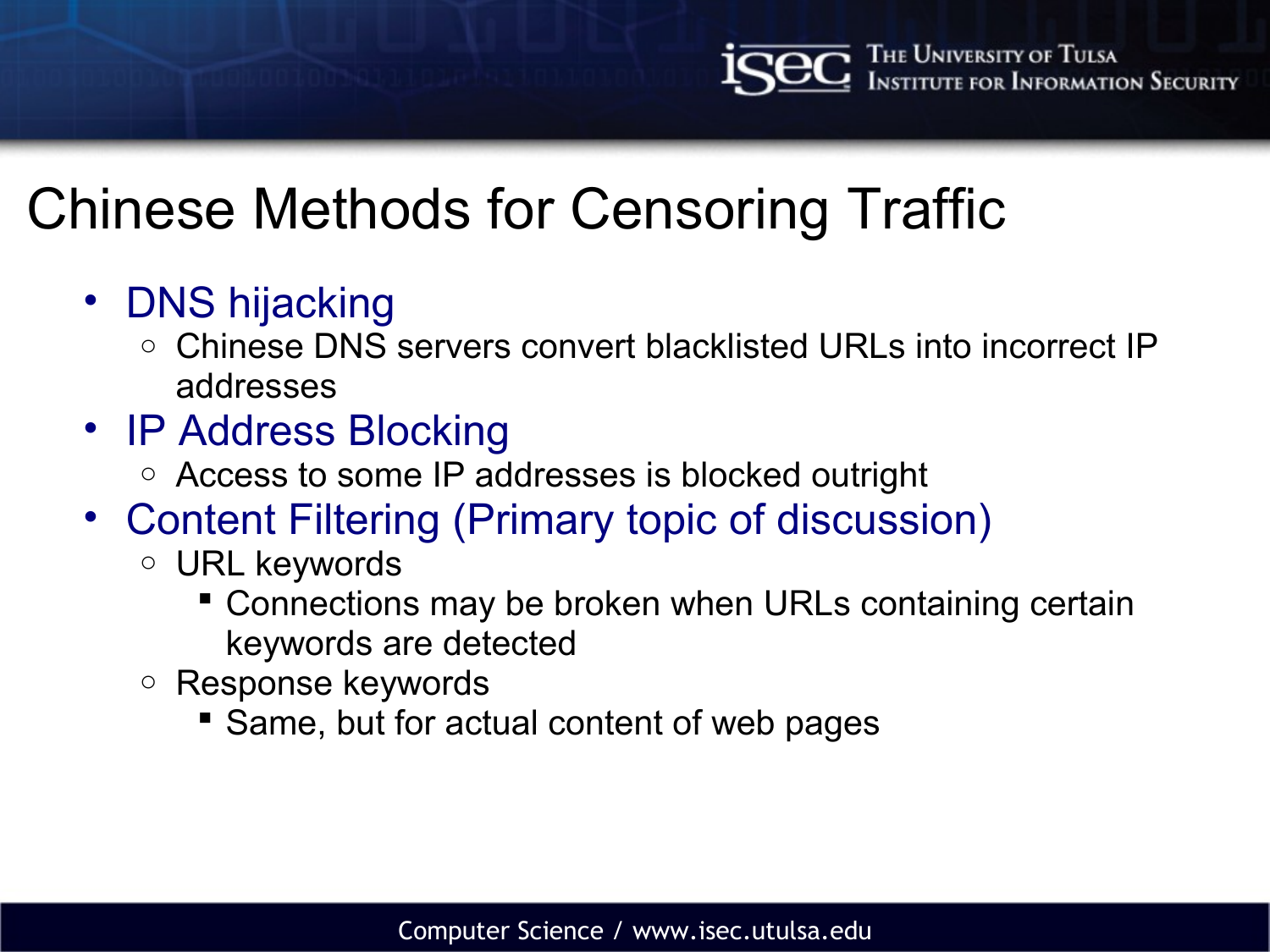

### Topology – Not a Real Firewall

- Traditional Firewall
	- $\circ$  Sits between networks, actually filtering traffic



- Golden Shield
	- o Examines and interacts, but does not filter, *per se*

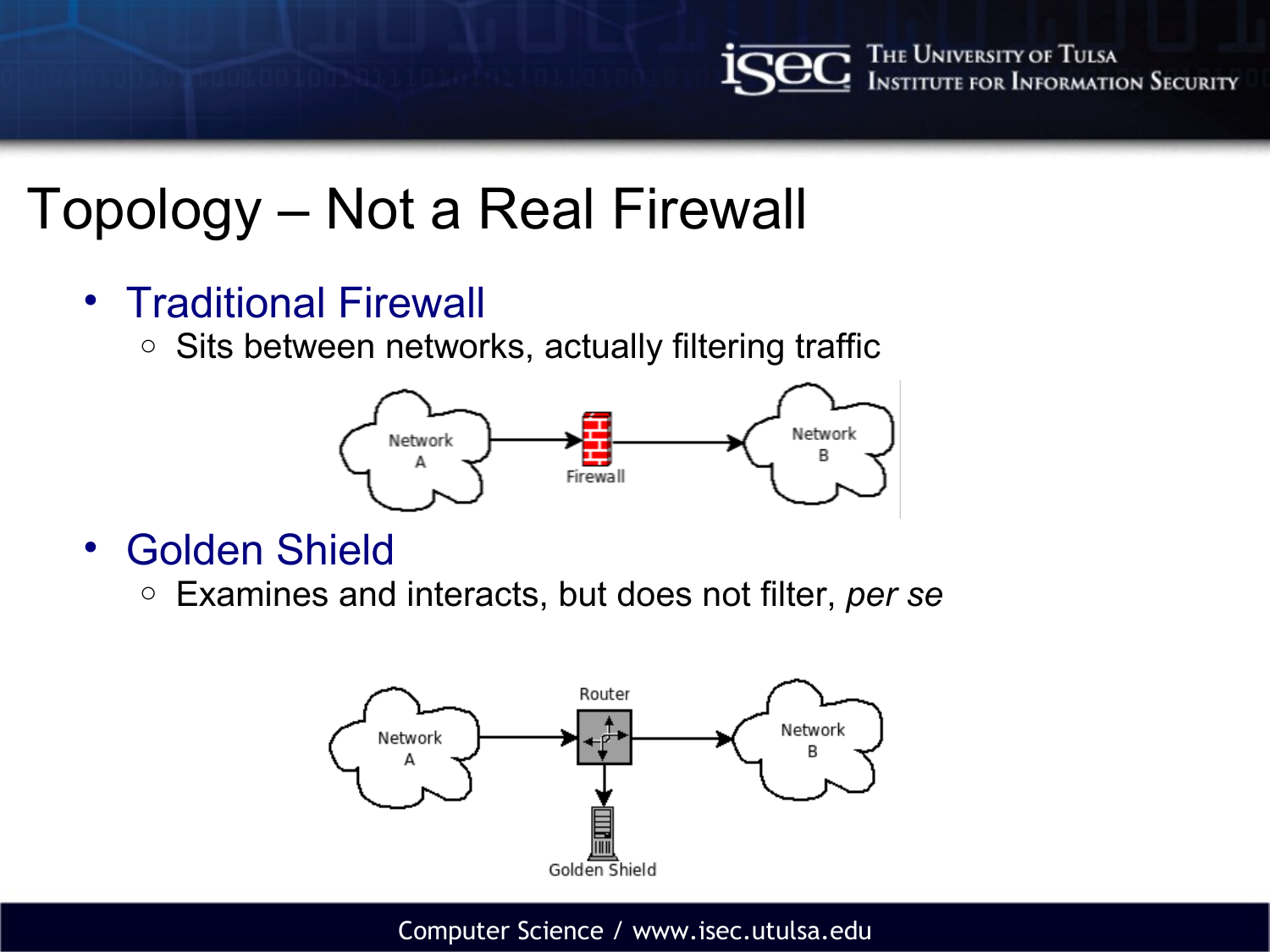# Stopping traffic – Not a Real Firewall

- Traditional Firewall
	- Blocked traffic is not allowed to pass through



- Golden Shield
	- o Violators receive spoofed "connection reset" messages

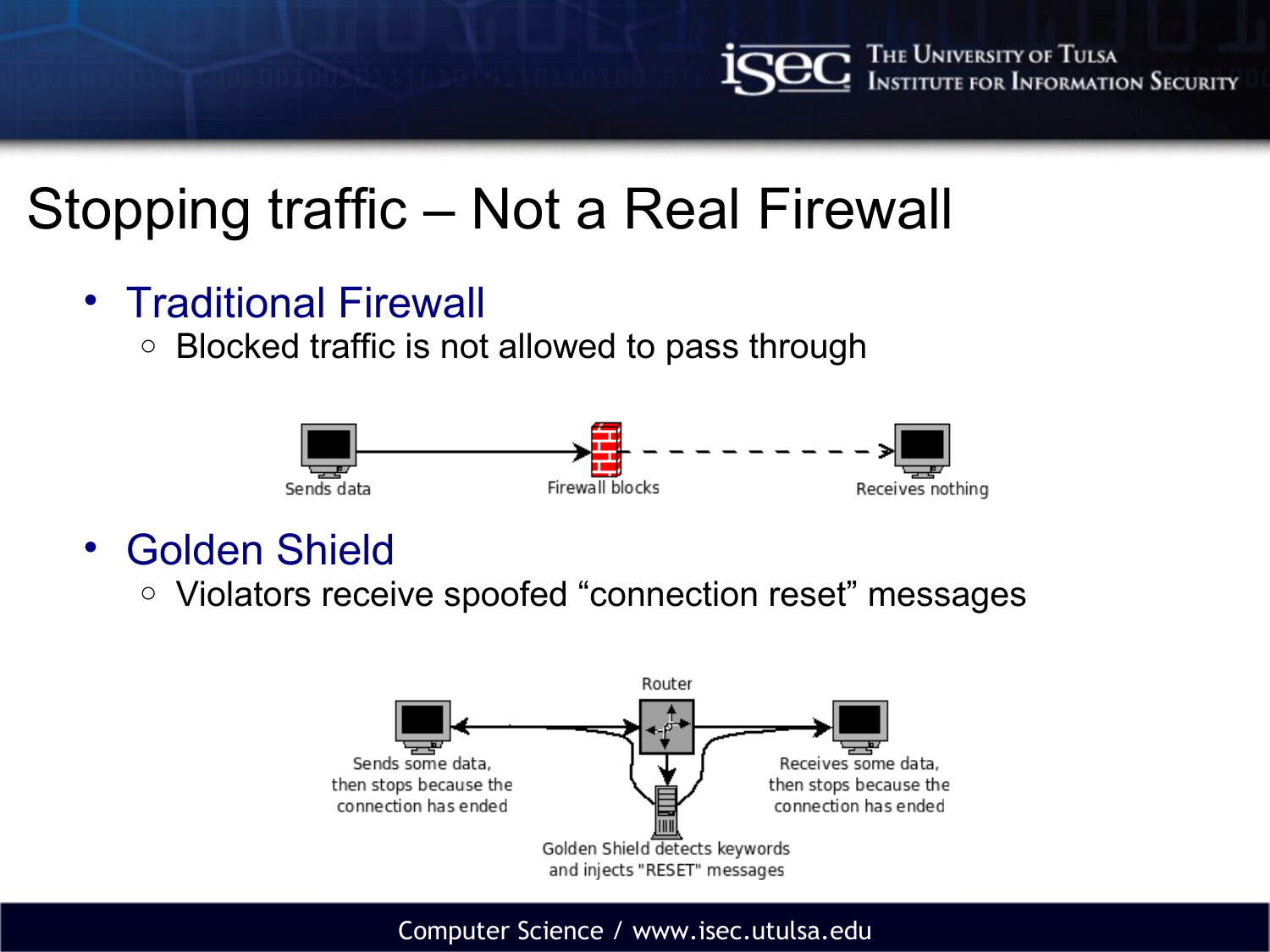# Getting through: Existing methods

- Defeating DNS hijacking
	- o Use non-Chinese DNS servers
- Defeating IP Address Blocking
	- o Go through a proxy
	- Onion routing (e.g. TOR)
- Defeating Content Filtering
	- o Adjust MTU (maximum transmission unit)
	- o Escape characters
	- o Ignore "reset" packets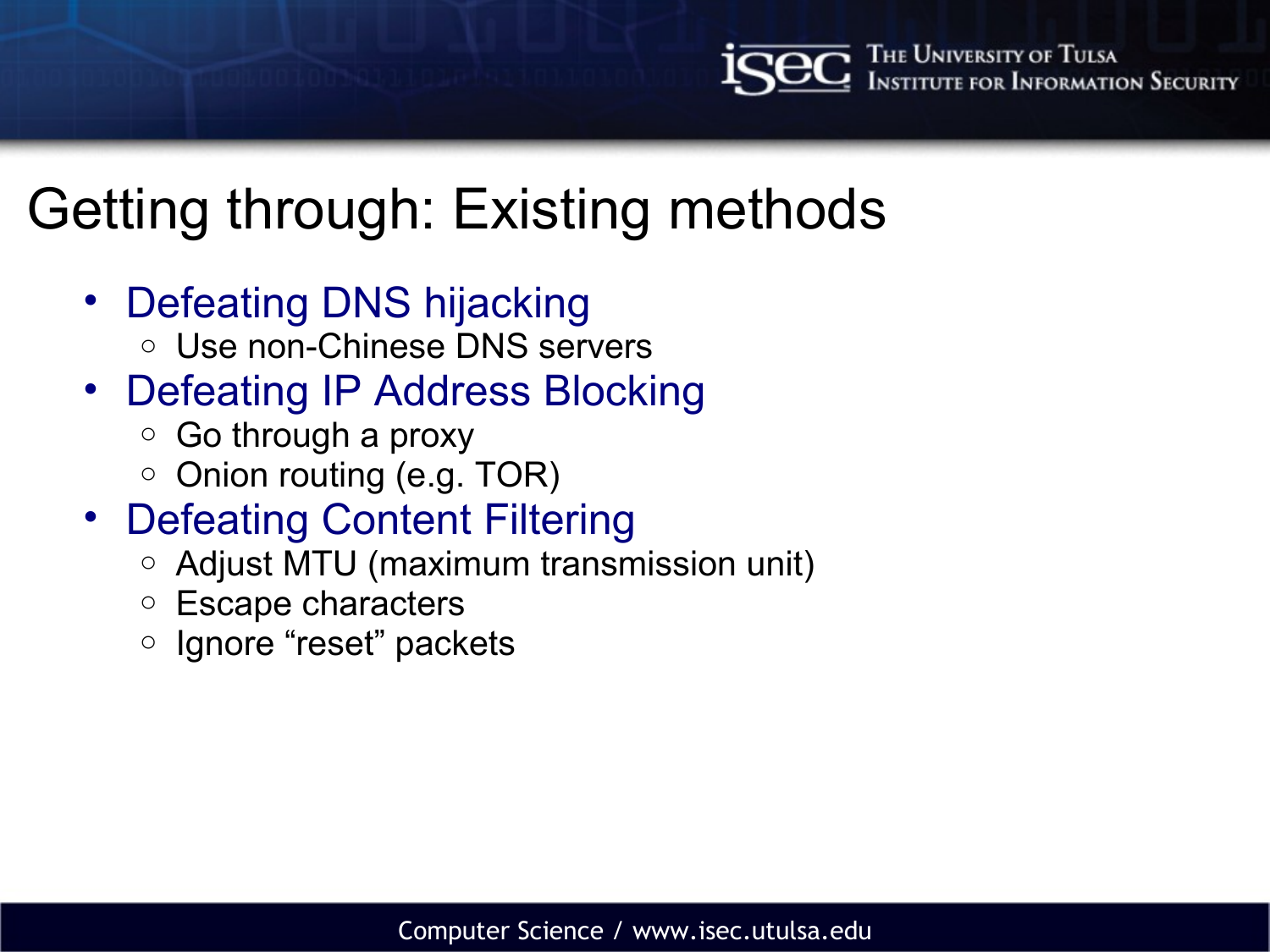## Problems with existing methods

- Require tech savvy on the inside
	- o Alternate DNS servers, proxies, MTU adjustment, onion routing, ignore "reset" packets
	- $\circ$  That's all but one of the methods listed on previous slide
- Easily defeated
	- o Alternate DNS servers, proxies, escape characters
- Require local configuration that's detectable
	- o Alternate DNS servers, proxies, MTU adjustment, onion routing, ignore "reset" packets
	- o Potentially incriminating
	- o Not always possible (Internet cafes, for example)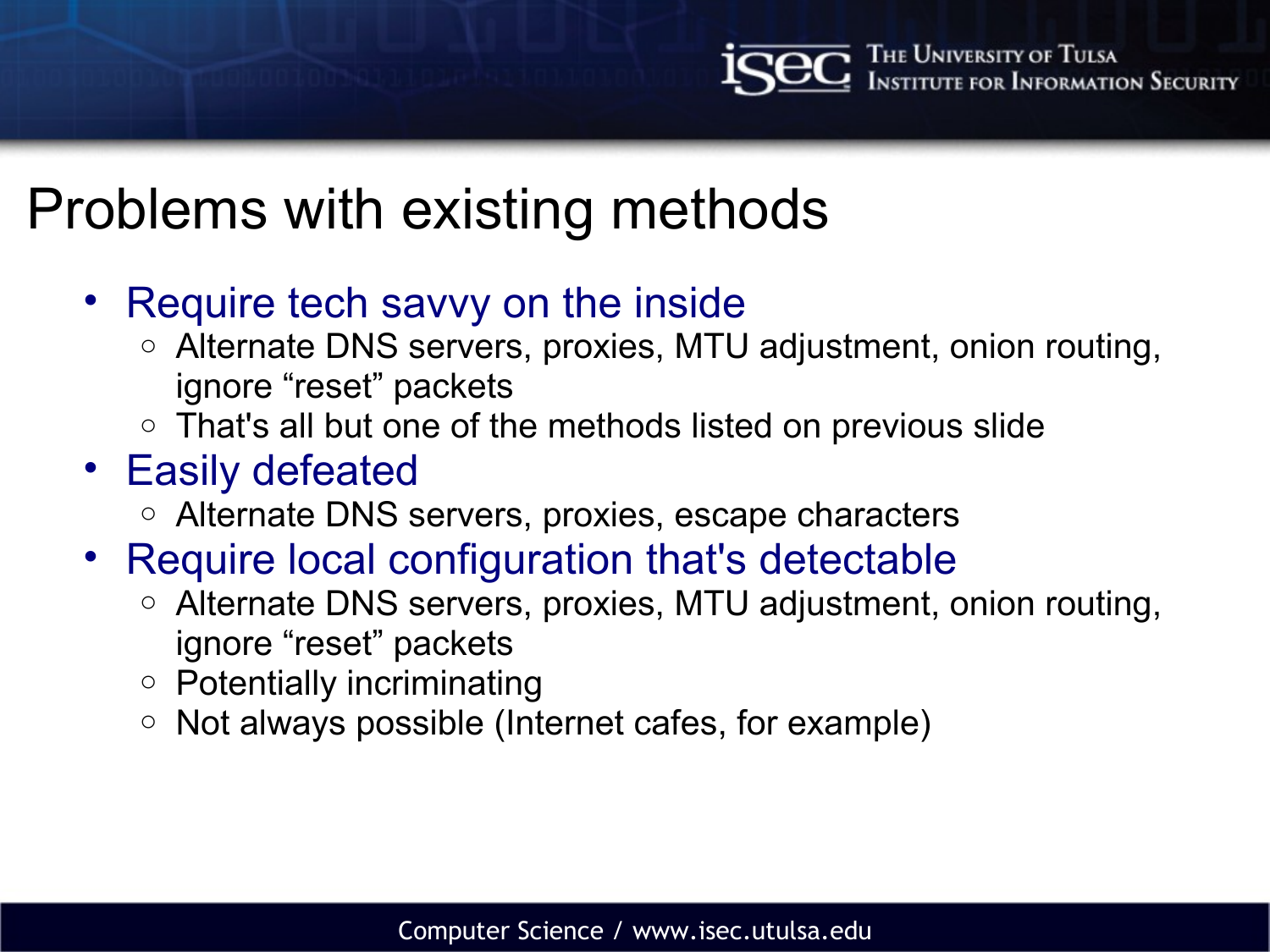## Proposal for new methods: Requirements

#### • Robust

- o Should take a lot of work to defeat
- $\circ$  Need rough parity between effort to implement and effort to defeat
- Transparent to users inside China
	- $\circ$  Sites should be accessible as normally as possible
	- o Nothing requiring technical know-how

#### • Undetectable locally

- o No unusual configuration or installation of software on computers inside China
- Prevent flow of prohibited keywords BOTH into and out of **China**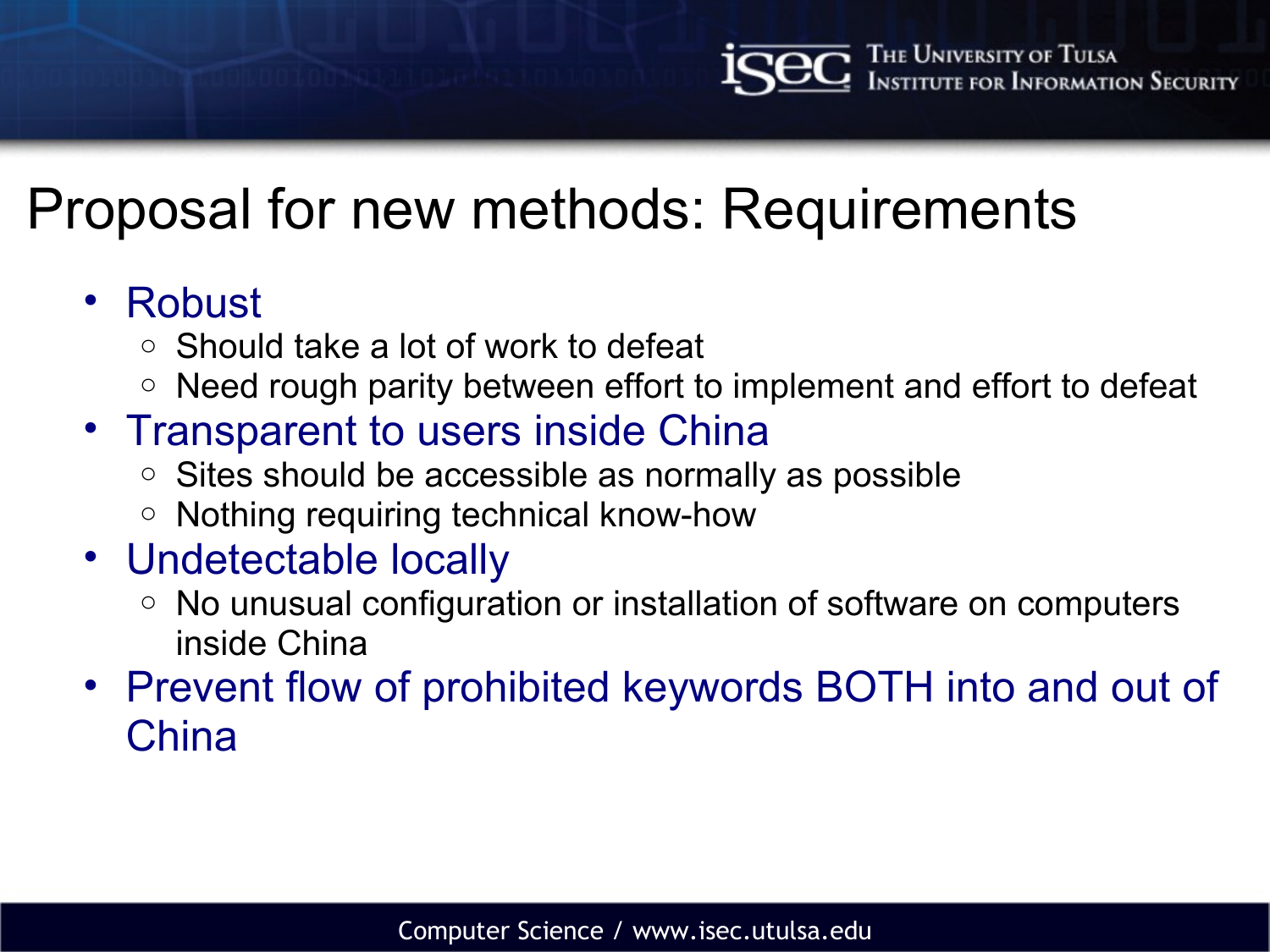### Proposal: 4 research topics

- Prohibited keyword discovery
	- $\circ$  Figure out precisely what is filtered
- Site migration
	- o Development of a surreptitious, as-transparent-as-possible means for migrating a web location's IP and/or URL
	- o Hard!
- Automated site auditing
	- $\circ$  Ensure navigation of a site does not require transmission of keywords (provides "inside-to-outside" data flow safety)
- Selective TCP segmentation
	- o Ensure that packet breaks fall in the middle of keywords
	- o Construct a device that "sanitizes" web data headed for China (provides "outside-to-inside" data flow safety)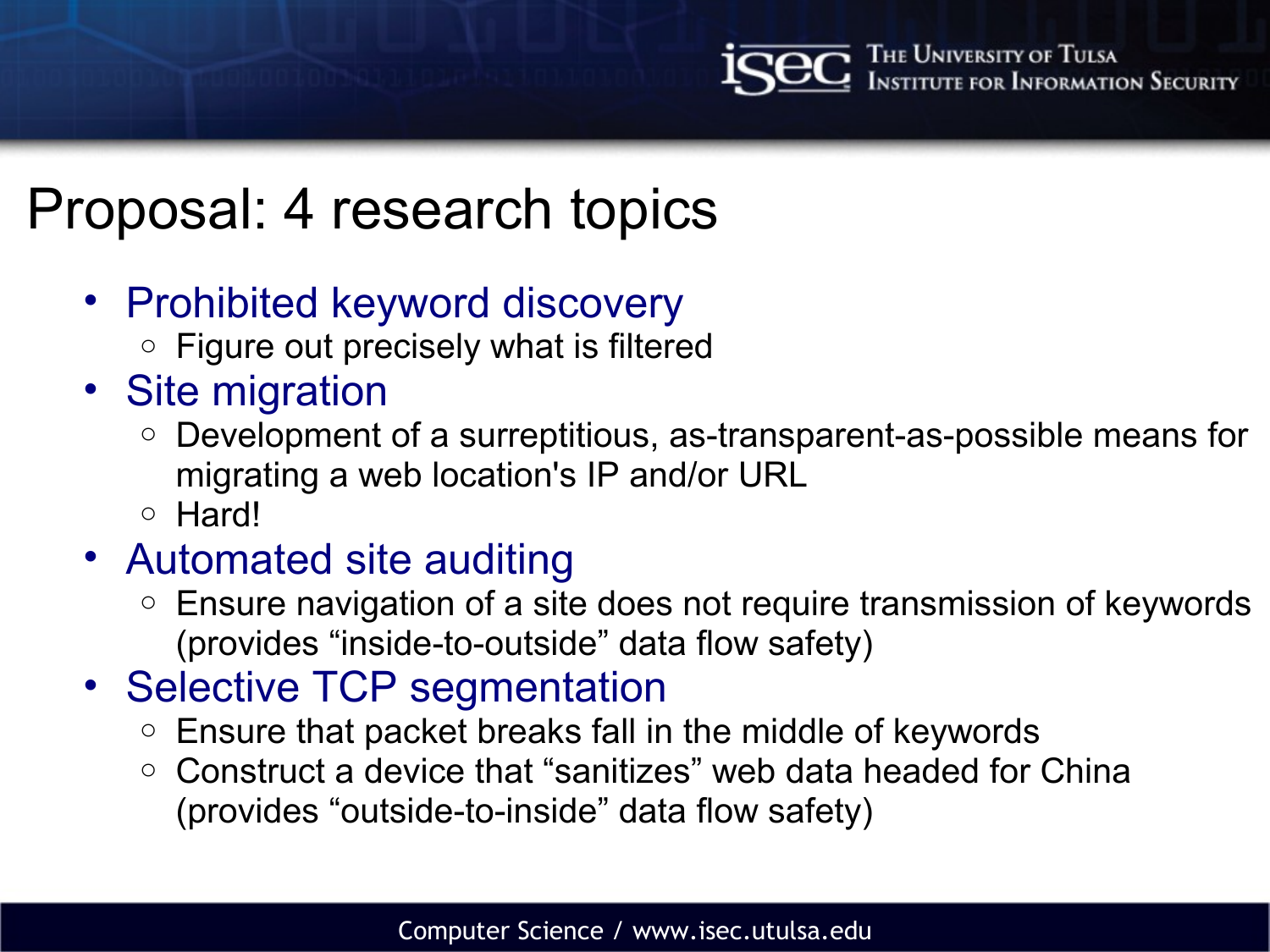

### Automated site auditing

- The problem:
	- Search Google for "Tienanmen Square Massacre"

http://www.google.com/search?client=opera&rls=en&q=tiananmen+square+massacre&sourceid=opera&ie=utf-8&oe=utf-8

#### • The solution

- $\circ$  Create an automatic tool to audit a site for whether keywords can appear in URLs
- $\circ$  Harder problem than it sounds to check for this and offer alternative design decisions
- o Even a "best practices" document for minimizing inside-China to outside-China transmission of keywords would be valuable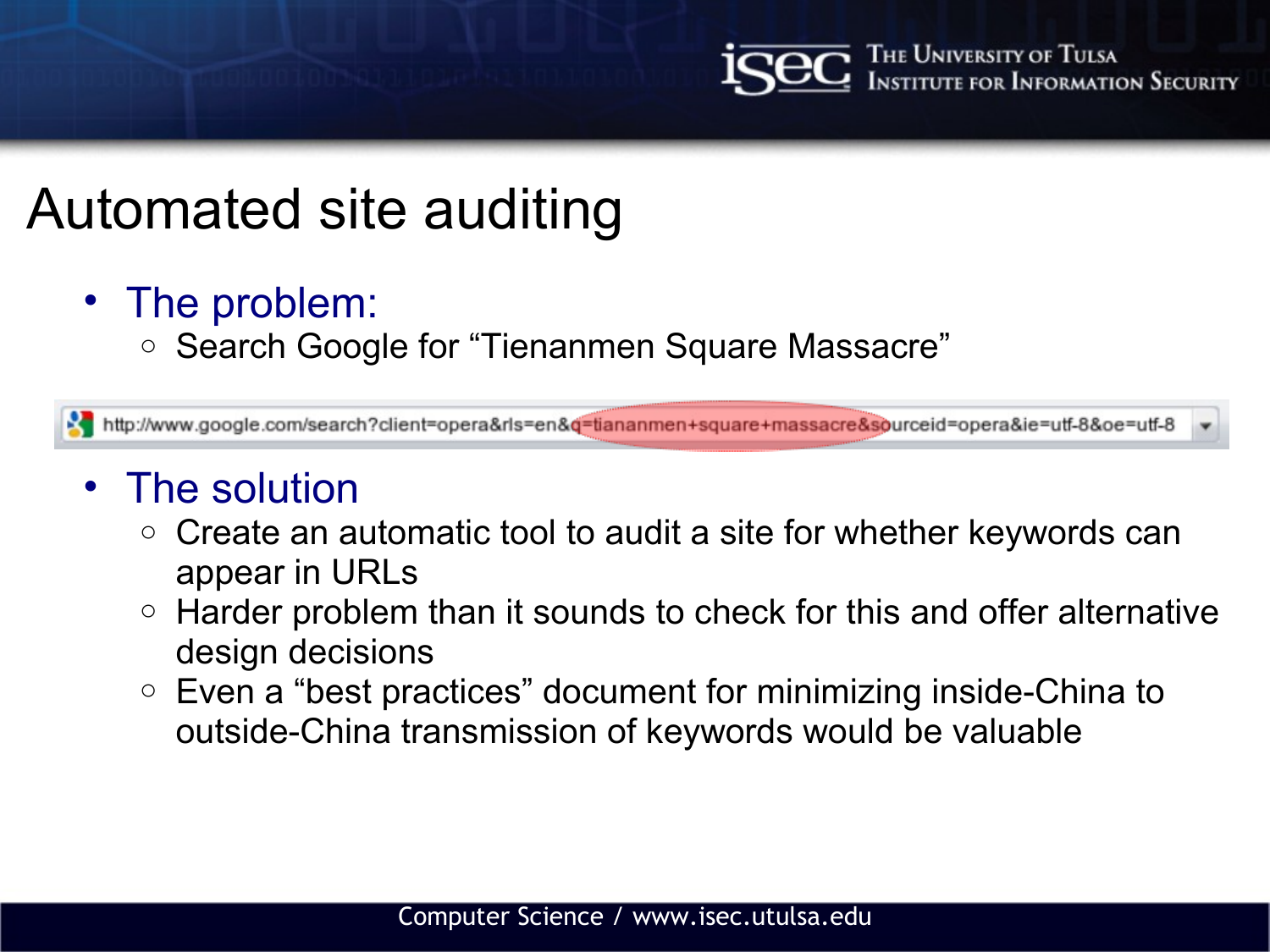## Selective Segmentation

- WWW uses the Transport Control Protocol (TCP)
	- o TCP packs "stream" data into discrete "packets"
	- Drawing the dividing lines is called "segmentation"
	- $\circ$  No matter where the lines are drawn, the recipient reassembles it to the same stream – easy on a small scale.
- But large-scale reassembly into streams is hard
	- $\circ$  Easier to search packets individually than the stream
	- $\circ$  Packets are pretty big, so this usually works fine
	- $\circ$  But if a packet break falls in the middle of a keyword, then this method misses it
	- $\circ$  Can we automate this?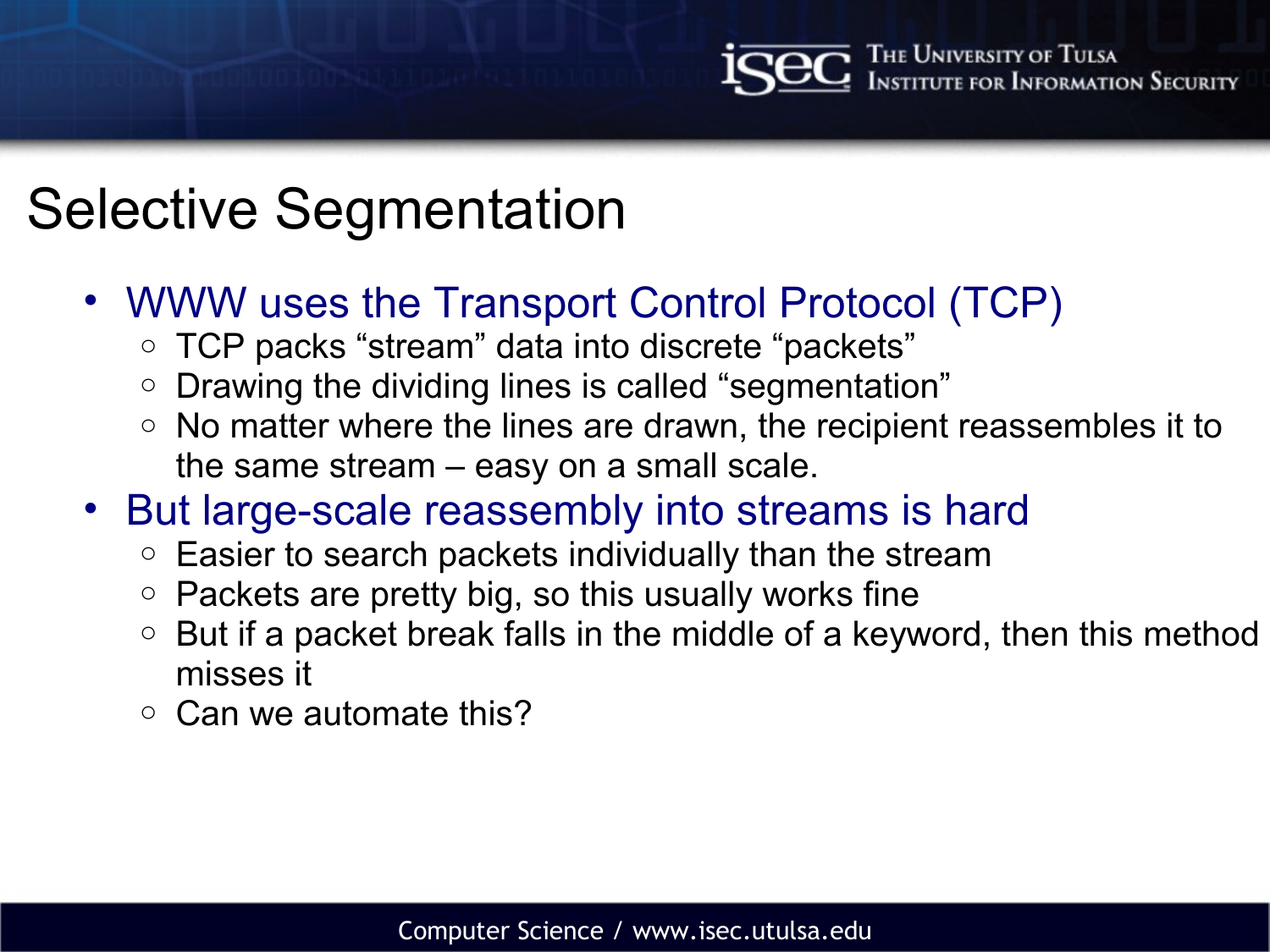The University of Tulsa<br>Institute for Information Security

## TCP traffic, normally

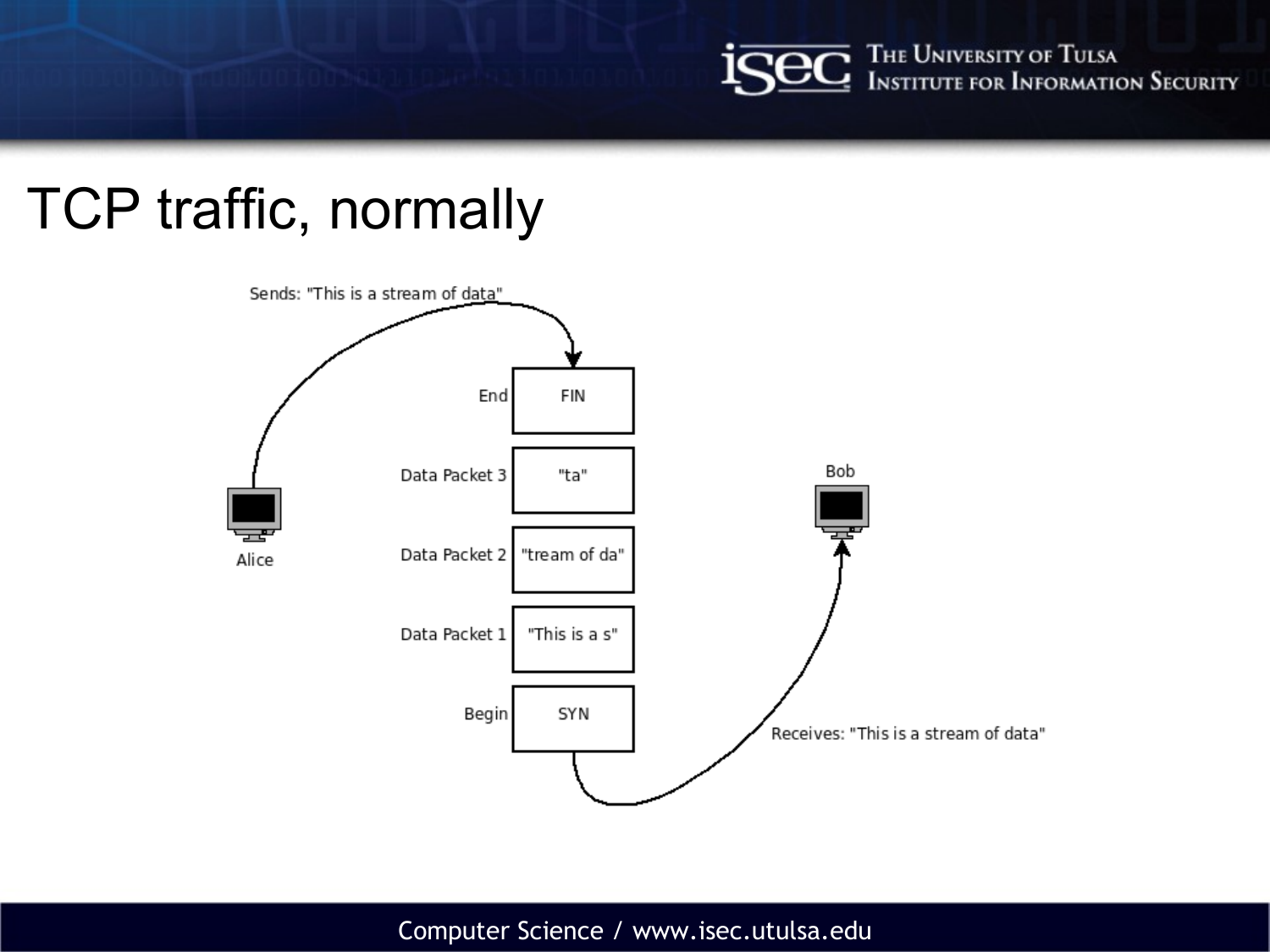

### TCP traffic, with content filtering

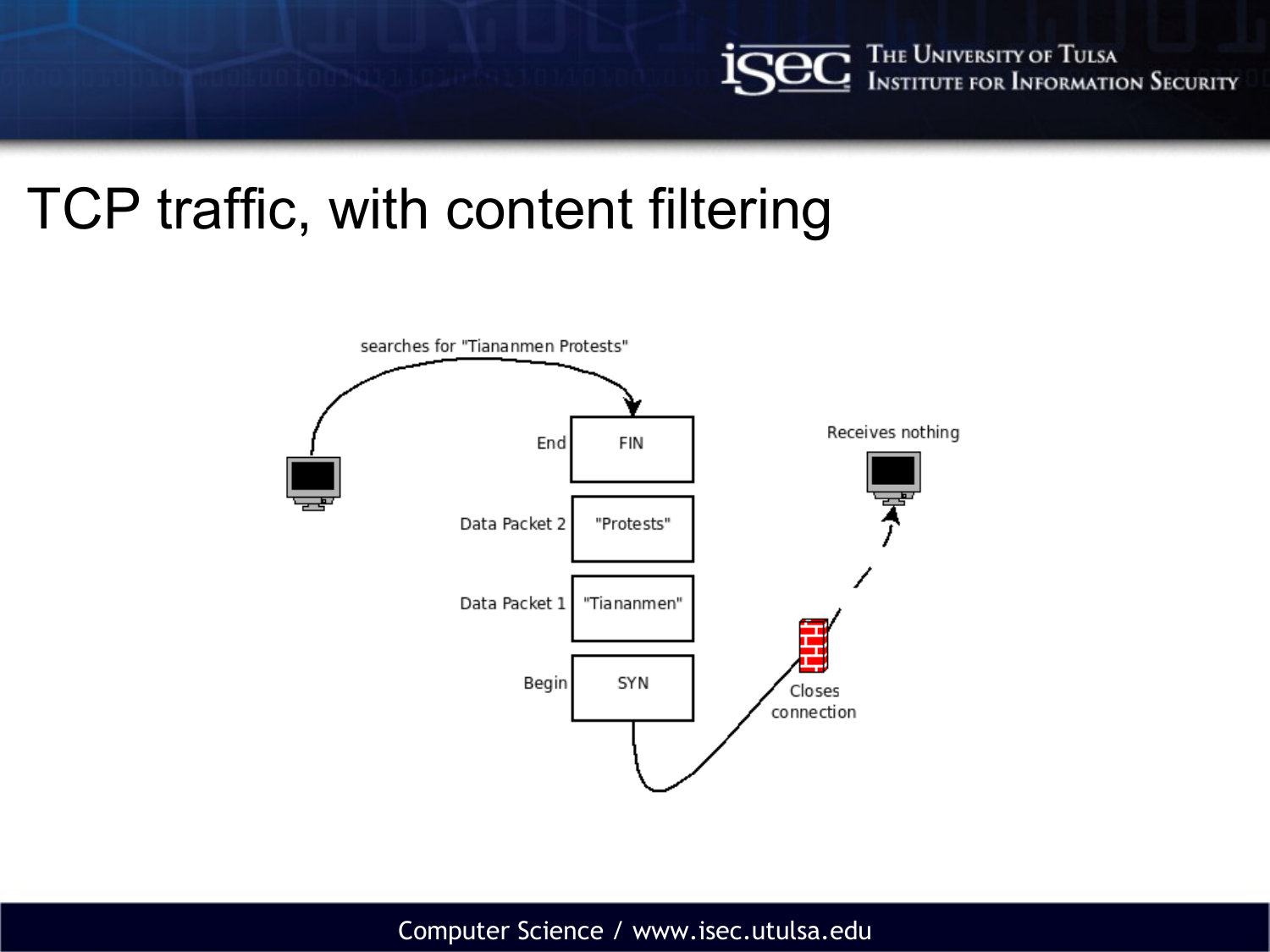### TCP traffic with content filtering and selective segmentation

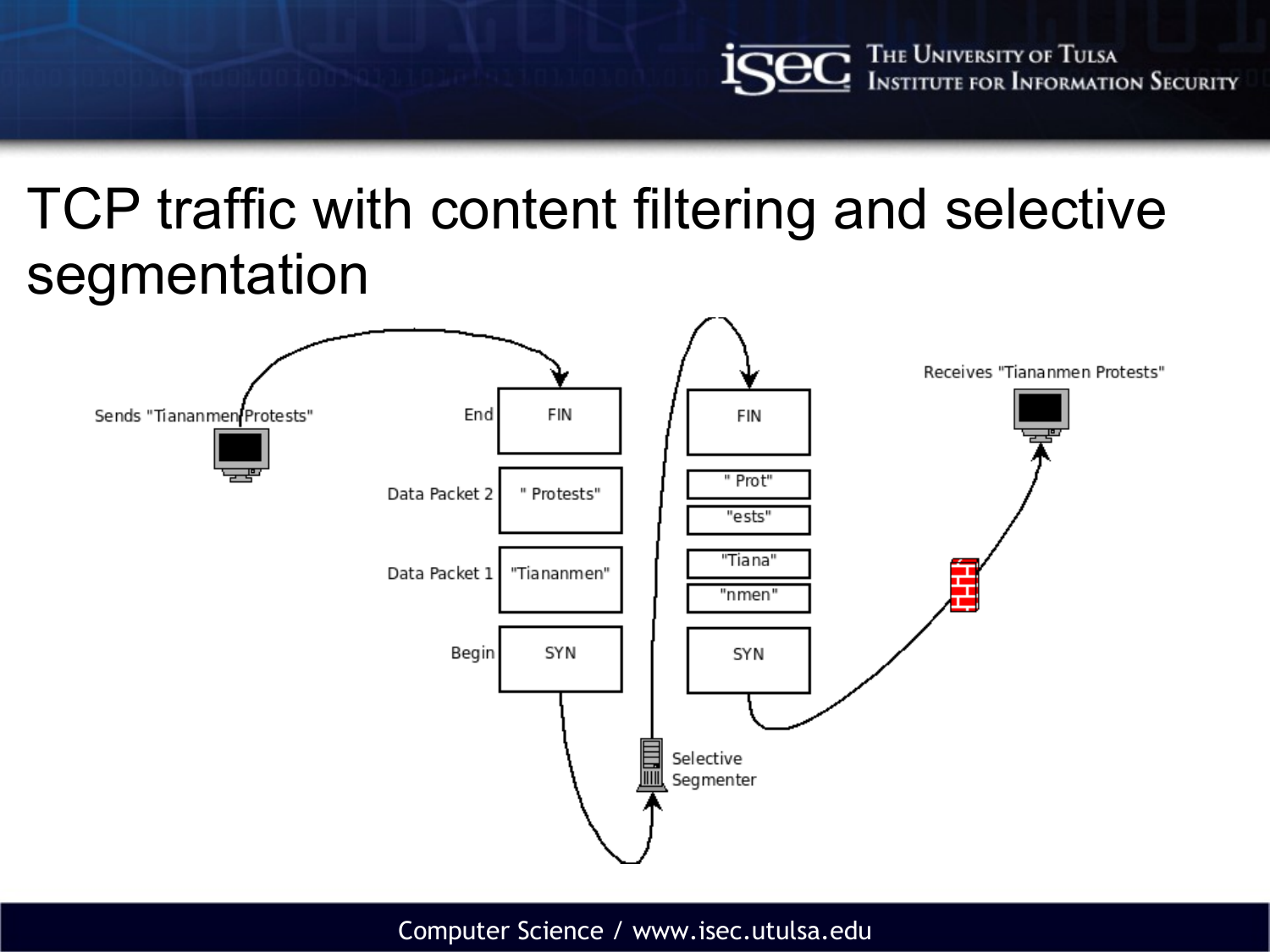# Take a stand.

"The Net interprets censorship as damage and routes around it"

• John Gilmore, co-founder of the Electronic Frontier Foundation "Did you ever hear anyone say, 'That work had better be banned because I might read it and it might be very damaging to me'?"

• Joseph Henry Jackson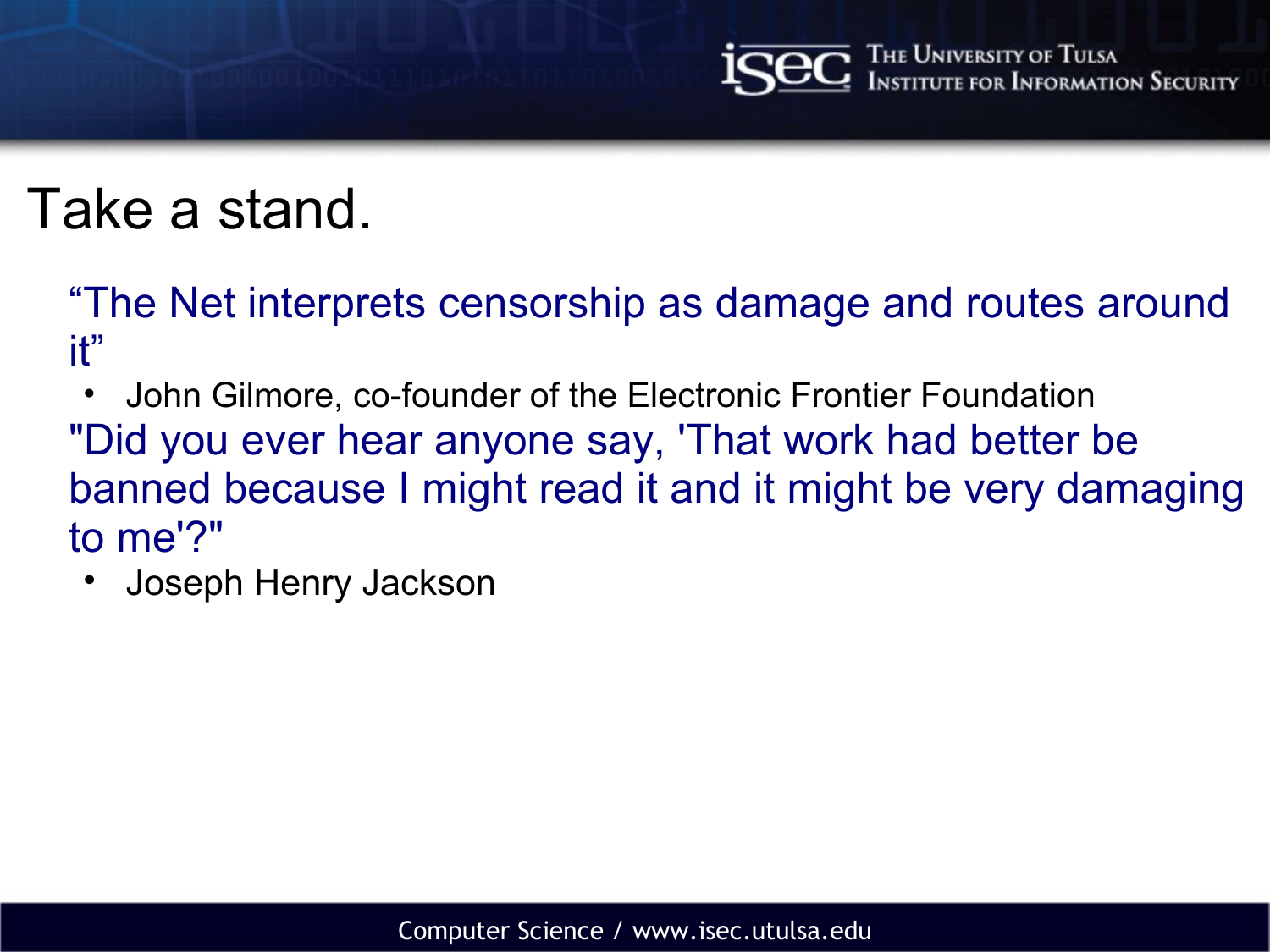## References and further reading

• Bennett Haselton, "List of possible weaknesses in systems to circumbent Internet censorship". http://www.peacefire.org/circumventor/list-of-possible-

weaknesses.html

- Jonathan Zittrain and Benjamin Edelman, "Empirical Analysis of Internet Filtering in China". Available at http://cyber.law.harvard.edu/filtering/china/
- OpenNet Initiative (opennet.net)
- Congressional Executive Commission on China translation of Provisions on the Administration of Internet News Information Services. http://www.cecc.gov/pages/virtualAcad/index.phpd? showsingle=24396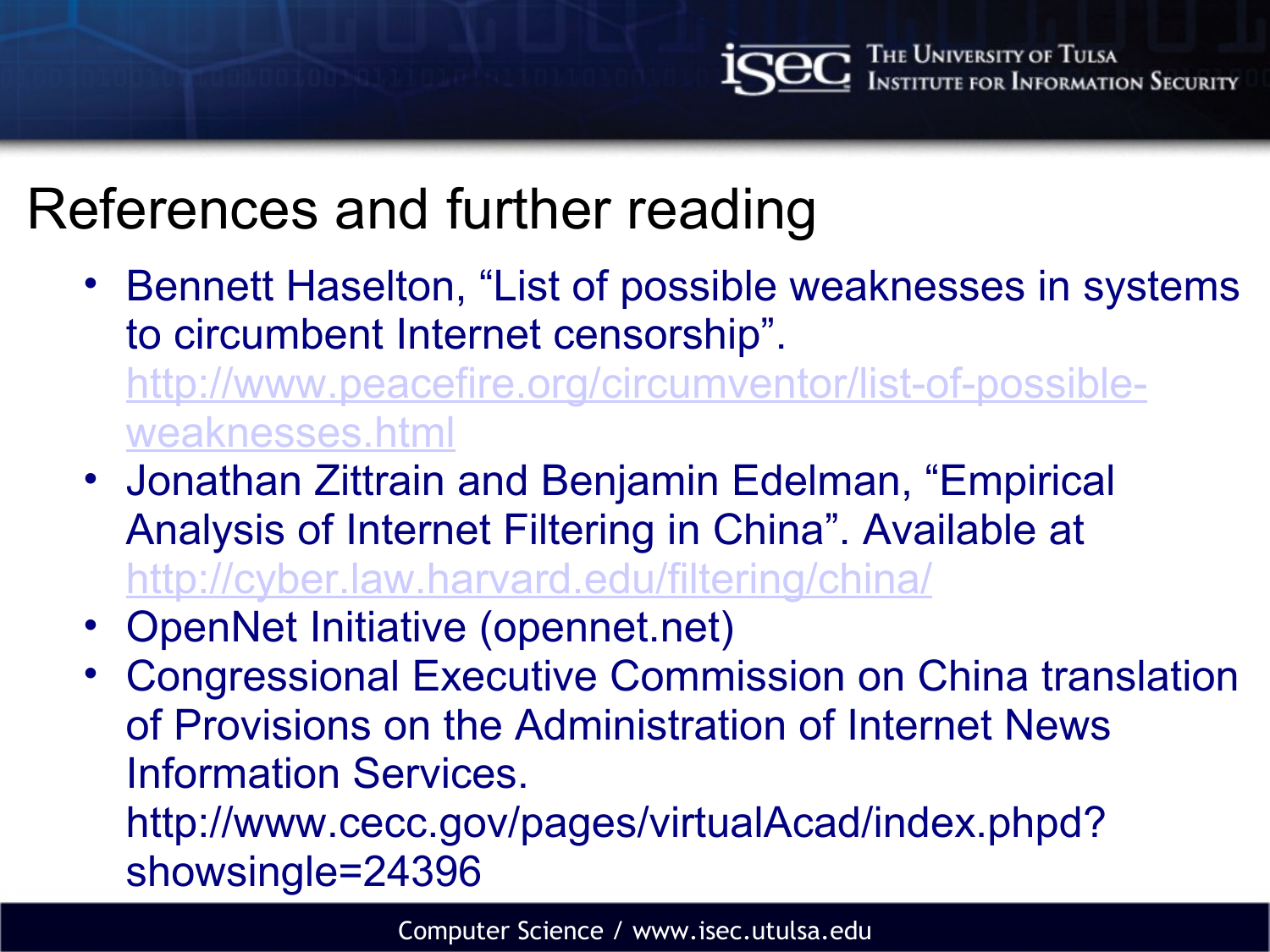### References and further reading

- Rebecca MacKinnon. *YaleGlobal*. "China's Internet: Let a Thousand Filters Bloom"
- Clayton, Murdoch, and Watson. *Lecture Notes in Computer Science*. "Ignoring the Great Firewall of China."
- Thomas Lum. "Internet Development and Information Control in the People's Republic of China". Congressional Research Service, Library of Congress